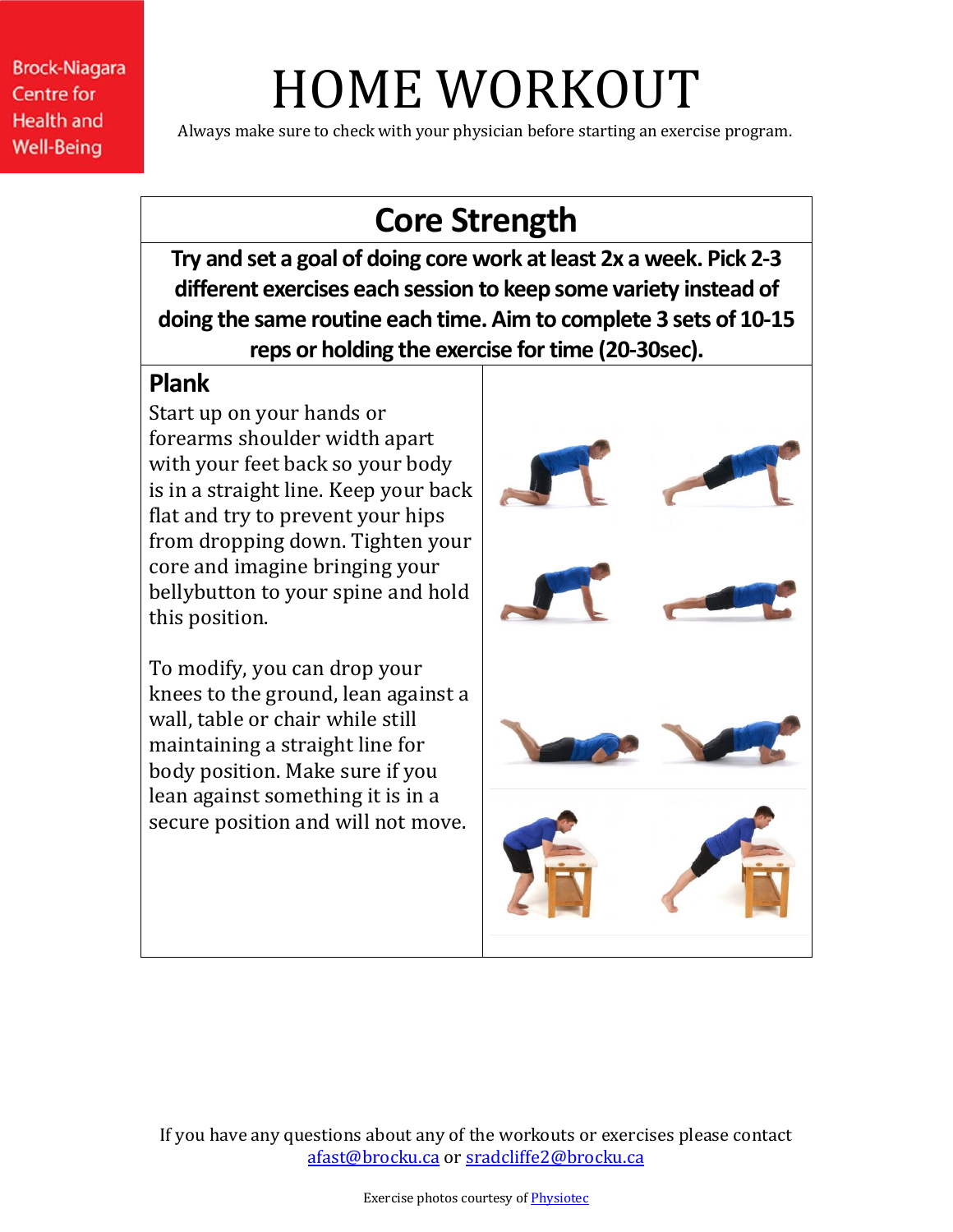### HOME WORKOUT

Always make sure to check with your physician before starting an exercise program.

#### **Pallof Press**

This exercise can be done in a standing or sitting position. Starting with your hands at your chest, keeping your core tight, move your arms straight out to extension and back to your chest. Continue to do this motion, adding resistance by holding onto a weight or any object you may have. The contract of the contract of the contract of the contract of the contract of the contract of the contract of the contract of the contract of the contract of the contract of the contract of the contract of the cont

#### **Bird Dog**

Start on the floor with your hands under your shoulders and knees under your hips. Keeping your core tight, lift one arm and opposite leg while keeping your back flat and limiting torso rotation. Bring your arm and leg back down and repeat with the other side. If it is difficult to lift both your arm and opposite leg together, lift your arms and legs one at a time.

To modify, perform the exercise against a couch, table or wall.

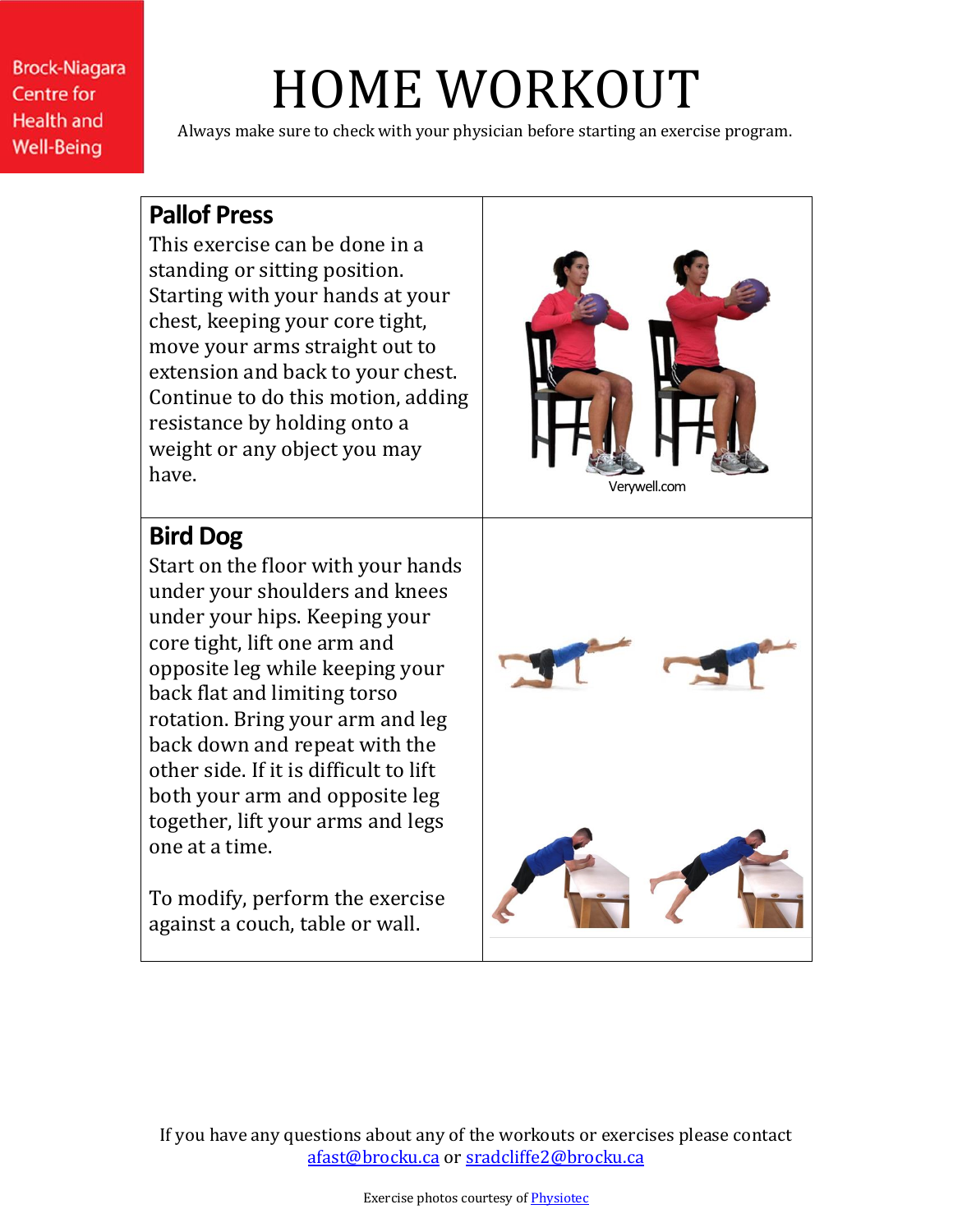### HOME WORKOUT

Always make sure to check with your physician before starting an exercise program.

#### **Dead Bug**

Start by lying on your back with your arms pointing straight up, shoulders lifted slightly off the floor and your hips and knees bent at 90 degrees. Lower your leg straight down slowly while lowering the opposite arm behind your head. As you do this, remember to breathe and keep your core tight.

Modifications include lowering your arms and legs one at a time, keeping one foot on the ground as you move your arm and other leg or using the wall for support.

#### **Glute Bridges**

Start on your back with your knees bent, feet hip width apart, and arms at your side. Lift your hips off the ground while squeezing your buttocks until your torso is in a straight line with your legs, or as high as you are able. You can hold this position for a specific time or lift your hips up and down for repetitions.

For a more advanced exercise, elevate one leg straight and hold as you lift your hips up.

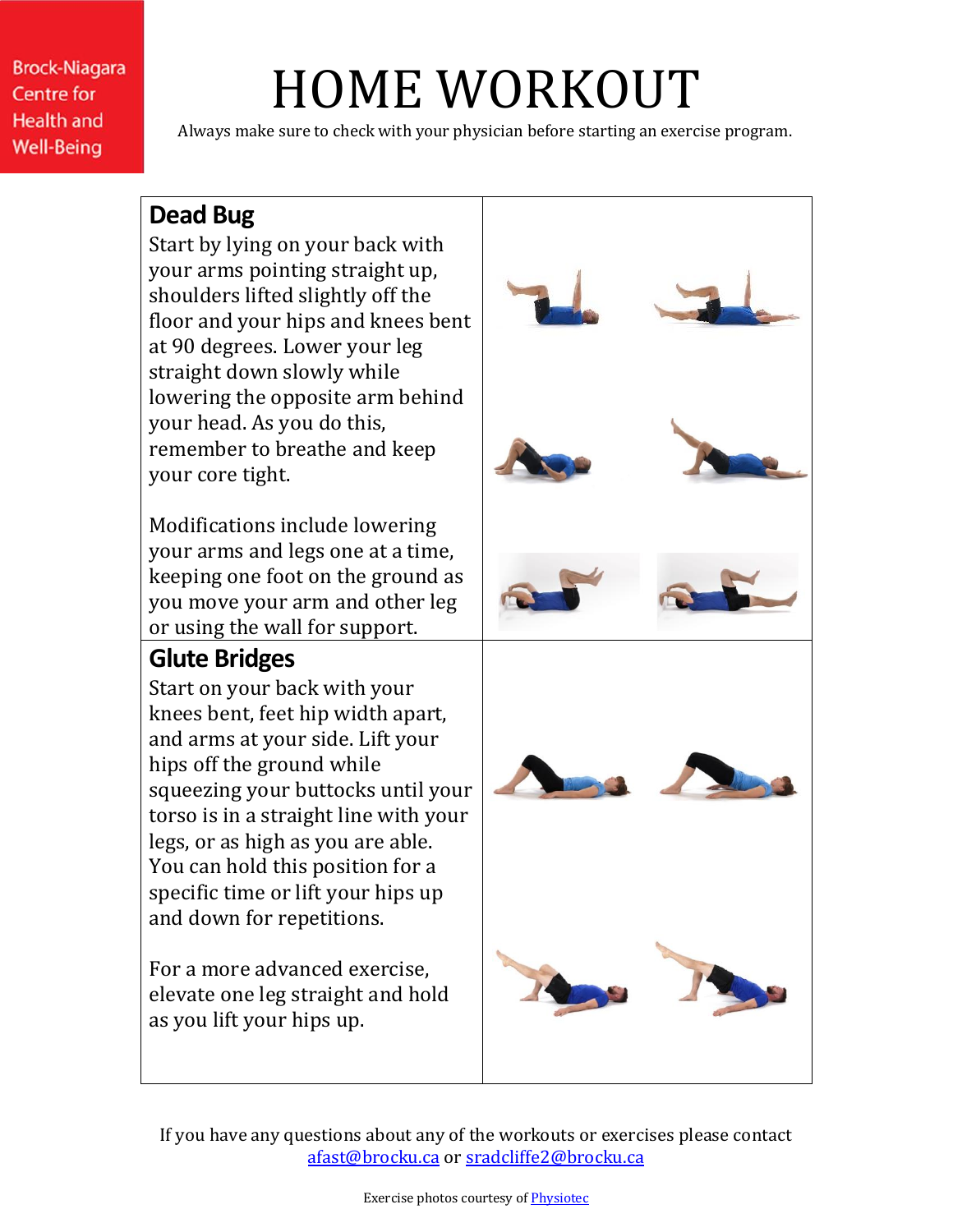## HOME WORKOUT

Always make sure to check with your physician before starting an exercise program.

#### **Hollow Hold**

Start on your back with your knees bent and arms at your side. Straighten out your legs and arms overhead, lifting your feet and shoulders slightly off the ground to engage your core. Hold this position. If you have osteoporosis, pick an alternative exercise such as the plank.

You can modify by keeping your arms at your side, raising your shoulders and arms slightly off the ground and bringing your knees in, keeping your legs bent. Even in this position it is important to engage your core. If you need to put your feet down, you can.

### **Obliques- Side Bend**

Standing tall with your arms at your sides, lean to the side dropping your shoulder down and sliding your hand down your leg and back up to starting position. For added resistance, hang on to a weighted object in each hand.

If seated, sit in your chair with your arms at your side. Lean to the side dropping your shoulder and hand down straight. Try to keep your shoulders facing forward and then sit back up to starting position.